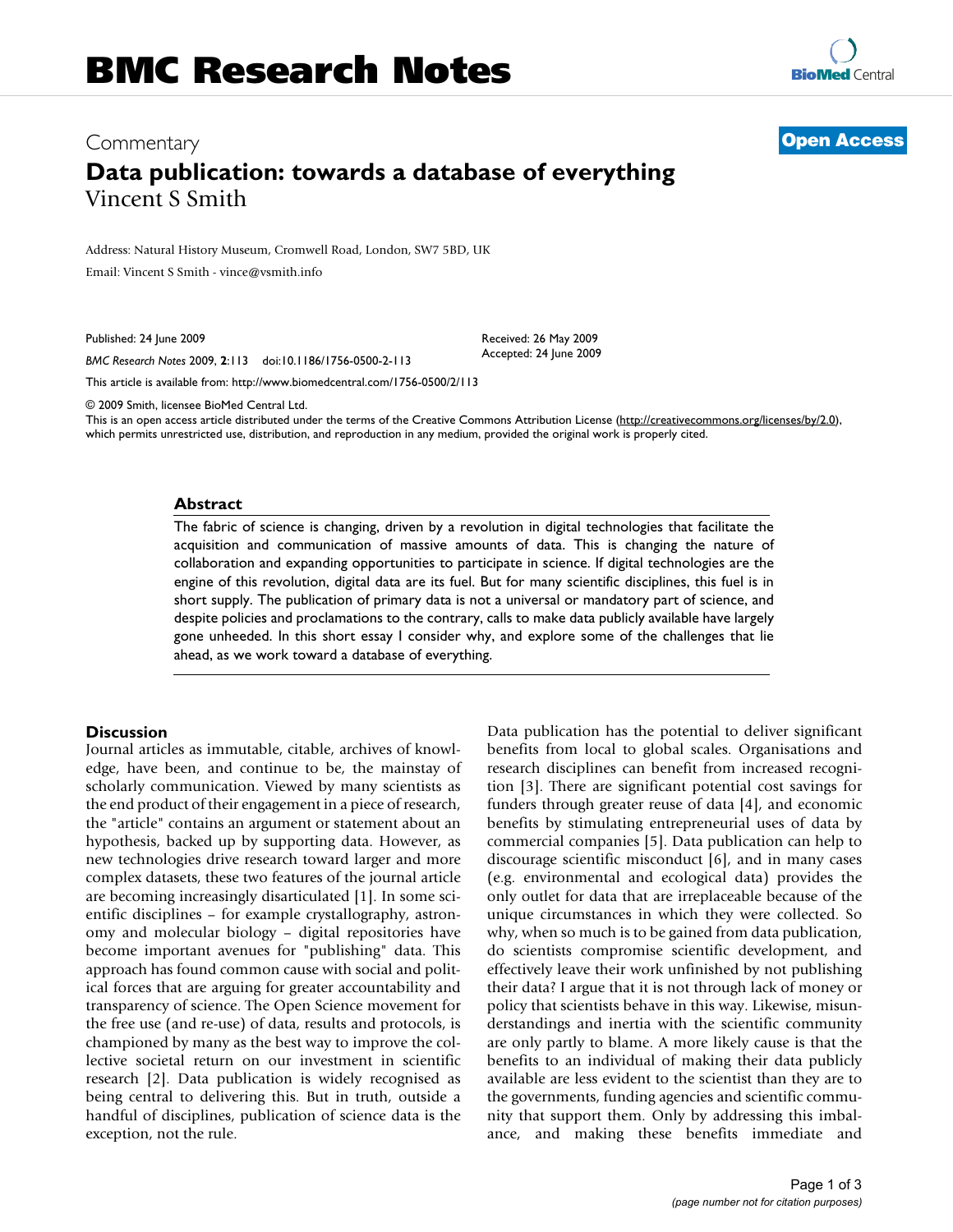transparent to practising scientists, will data publication become the norm. Here are three suggestions on how this can be achieved:

## *Make it easy – developing the cyberinfrastructure*

For those scientists for whom data publication is possible, it is too often considered a chore. Of course it is dangerous to generalize across a multiplicity of scientific disciplines, each with their own specialised norms and practices, but as a taxonomist and systematist generating molecular, morphological and phylogenetic data in support of my biodiversity research program, my experience with data publication systems has always been a painful affair. Almost without exception they require a substantial time investment, sometimes involving personal contact with a remote database manager who massages my data into a form such that it can be readily parsed. If data publication is to become a part of normal scientific practice it has to be easy to achieve. This requires a robust infrastructure that is quick and simple to use, works with the applications and data formats currently employed, and gives the scientist confidence that it will work and still be there when needed. Data standards are part of this process, but perhaps more important is the development of robust applications that hide the complexity of these data standards through a well designed interface. Funding agencies need to respond to these infrastructural needs, which have to be maintained beyond the typical lifecycle of a standard grant application if they are to have lasting impact. Related to this is a need for a career path and recognition structure for those informaticians who develop the software and standards associated with these systems [7]. Without this human infrastructure, the data, computational and communication components of this cyberinfrastructure cannot be sustained.

# *Make it citable – motivating data publication through peer recognition*

A primary motivation for article publication is to demonstrate the authors' contribution to science [8]. This attracts peer recognition that influences the authors' reputation, employment and research opportunities. Article citation is the most common metric of peer recognition and if a comparable metric could be brought to bear on data publication, it follows that value and impact of data publication could be similarly tracked to motivate authors.

At present data publication where possible, is largely motivated by enforcement through the editorial practices of particular journals. These require that authors lodge data in a suitable repository as a prerequisite to publication. In this instance the citation of data usually takes the form of an opaque identifier (e.g. the GenBank accession number [9] or Web site URL) rather than the data authors or editors in a manner equivalent to a traditional article citation. This failure to cite the authors of an original data source has plenty of precedent: for example, publications that describe new species are rarely mentioned in subsequent studies. If they were, the scientific contributions of taxonomists would be amongst the most cited articles worldwide. Opaque identifiers will continue to be required for data publication for practical reasons, since large datasets are increasingly collaborative, often involving many hundreds of authors. Nevertheless, data publishers should be able to demonstrate the same editorial standards as article publishers, by making the authors' and editors' names and addresses readily accessible, preferably in a way that can be read by both humans and machines for computation of citation metrics. Not only would this introduce greater transparency and accountability in science, but through peer recognition, motivate authors to publish their data.

## *Make it useful – moving beyond data archival*

One reason for publishing data is to archive those data in a form that it is available to others for reuse. This activity however, has little value for the contributor who already holds the data and may have to exert considerable effort to publish it. Automatically enhancing the value of the data to the contributor once it has been published can address this problem. This may be in form of functional enhancements that facilitate the subsequent manipulation, editing and annotation of the data, or semantic enrichments that automatically connect data to other published sources [10]. This fusion of data might take the form of descriptive metadata that assists in data discovery, connection to definitions of concepts and terms found within the data set, and enhanced visualisations of data. Importantly, these enhancements should be reciprocal between linked data, enriching the value of old and new data alike as the knowledgebase grows. Not only does this enhance the discoverability of published data but, because these links are machine readable, it can facilitate the computation and (perhaps eventually) the semantic reasoning across the links.

How can we achieve all this with a multiplicity of distributed stakeholders, many of whom have conflicting or competing interests? To my mind, data stewardship is best accomplished in systems and repositories where the custodian has trusted status within relevant communities of practice. Such trust is earned with difficulty and lost with ease; therefore it makes most sense to place these repositories with scientific societies, institutions and journals that have a history of supporting, archiving and enabling these communities. This is counter to the trend toward large national data centres that must accommodate the diverse interests of potential contributors spanning many broad scientific disciplines. Scientific data exist in many types and formats, and is subject to varying legal, cultural,